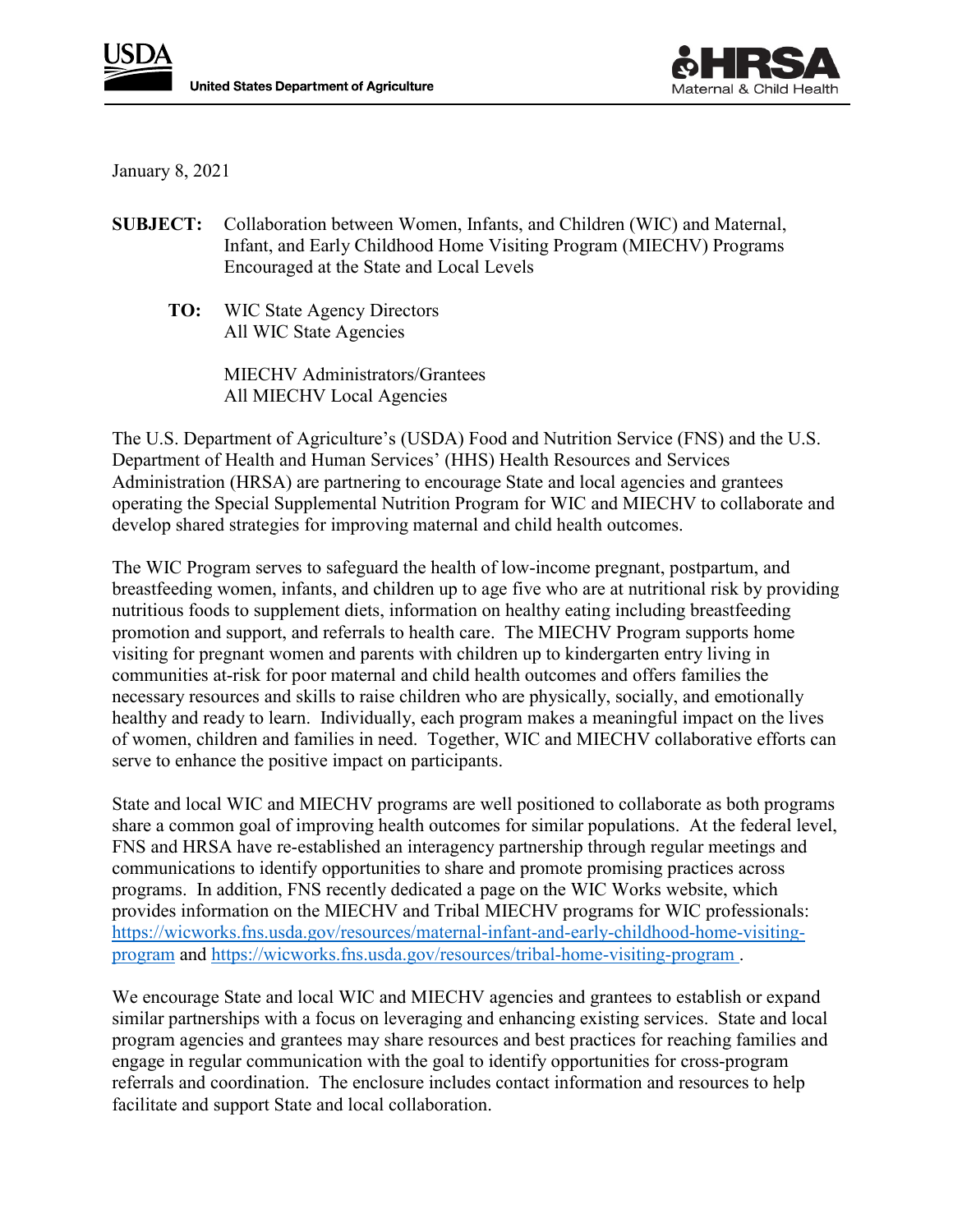Thank you for your partnership and commitment to improving maternal and child health outcomes, and for sharing promising practices with your FNS regional office and HRSA project officer.

Sincerely,

Accidenticidor

Sarah Widor, Director Supplemental Food Programs Division USDA Food and Nutrition Service

Cindy Phillips, Director Division of Home Visiting and Early Childhood Systems HHS Health Resources and Services Administration

Enclosure